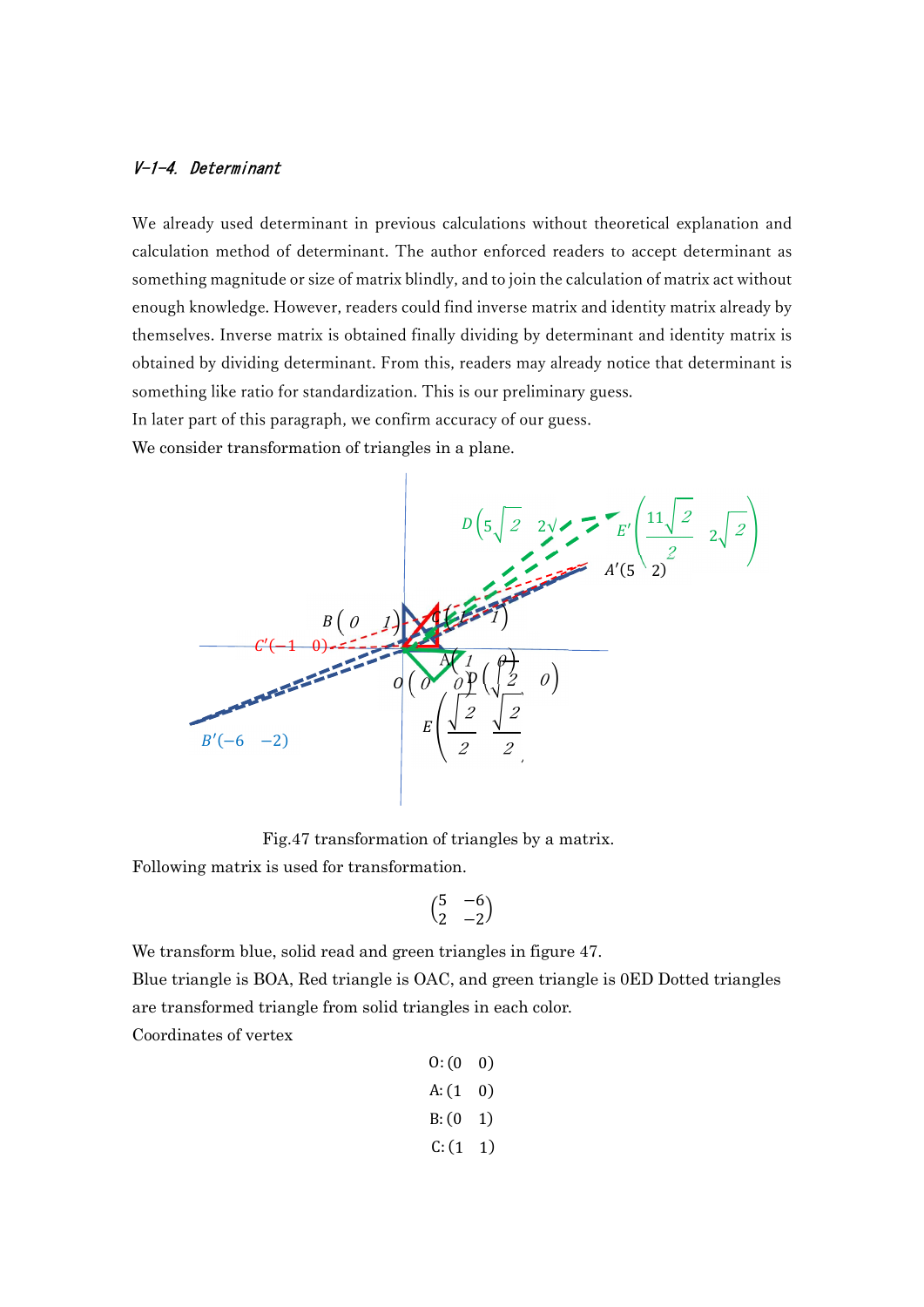D: 
$$
(\sqrt{2} \quad 0)
$$
  
E:  $(\frac{\sqrt{2}}{2} \quad \frac{\sqrt{2}}{2})$ 

Each vertex moves to new coordinate by transformation

A': 
$$
\begin{pmatrix} 5 & -6 \\ 2 & -2 \end{pmatrix} \begin{pmatrix} 1 \\ 0 \end{pmatrix} = \begin{pmatrix} 5 \\ 2 \end{pmatrix}
$$
  
\nB':  $\begin{pmatrix} 5 & -6 \\ 2 & -2 \end{pmatrix} \begin{pmatrix} 0 \\ 1 \end{pmatrix} = \begin{pmatrix} -6 \\ -2 \end{pmatrix}$   
\nC':  $\begin{pmatrix} 5 & -6 \\ 2 & -2 \end{pmatrix} \begin{pmatrix} 1 \\ 1 \end{pmatrix} = \begin{pmatrix} -1 \\ 0 \end{pmatrix}$   
\nD':  $\begin{pmatrix} 5 & -6 \\ 2 & -2 \end{pmatrix} \begin{pmatrix} \sqrt{2} \\ 0 \end{pmatrix} = \begin{pmatrix} 5\sqrt{2} \\ 2\sqrt{2} \end{pmatrix}$   
\nE':  $\begin{pmatrix} 5 & -6 \\ 2 & -2 \end{pmatrix} \begin{pmatrix} \frac{\sqrt{2}}{2} \\ -\frac{\sqrt{2}}{2} \end{pmatrix} = \begin{pmatrix} \frac{11}{2}\sqrt{2} \\ \frac{2}{2}\sqrt{2} \end{pmatrix}$ 

We calculate area of triangles.

$$
\angle ABOA = \angle OAC = \angle OED = \frac{1}{2} \times 1 \times 1 = \frac{1}{2}
$$
  
\n
$$
\Delta B'OA' = \frac{1}{2} \times OH \times 2 + \frac{1}{2} \times OH \times 2 = 2 \times \frac{1}{2} = 1
$$
  
\n
$$
\Delta OA'C' = \frac{1}{2} \times OC' \times 2 = 1
$$
  
\n
$$
\Delta OE'D' = \frac{1}{2} \times E'D' \times 2\sqrt{2} = \frac{1}{2} \times \frac{\sqrt{2}}{2} \times 2\sqrt{2} = 1
$$
  
\n
$$
\begin{vmatrix} 5 & -6 \\ 2 & -2 \end{vmatrix} = 2
$$
  
\n
$$
\frac{\Delta B'OA'}{\angle ABOA} = \frac{\Delta OA'C'}{\angle OAC} = \frac{\Delta OE'D'}{\angle OED} = \begin{vmatrix} 5 & -6 \\ 2 & -2 \end{vmatrix} = 2
$$

We could confirm the expansion ratio of each triangle is the same as determinant. We can confirm this fact in 3dimension space. We consider transformation of a unit delta cone by matrix A

$$
A = \begin{pmatrix} 1 & -5 & -4 \\ 2 & 4 & 3 \\ 2 & -1 & -1 \end{pmatrix}
$$
  

$$
\begin{vmatrix} 1 & -5 & -4 \\ 2 & 4 & 3 \\ 2 & -1 & -1 \end{vmatrix} = -4 - 30 + 8 + 32 - 10 + 3 = -1
$$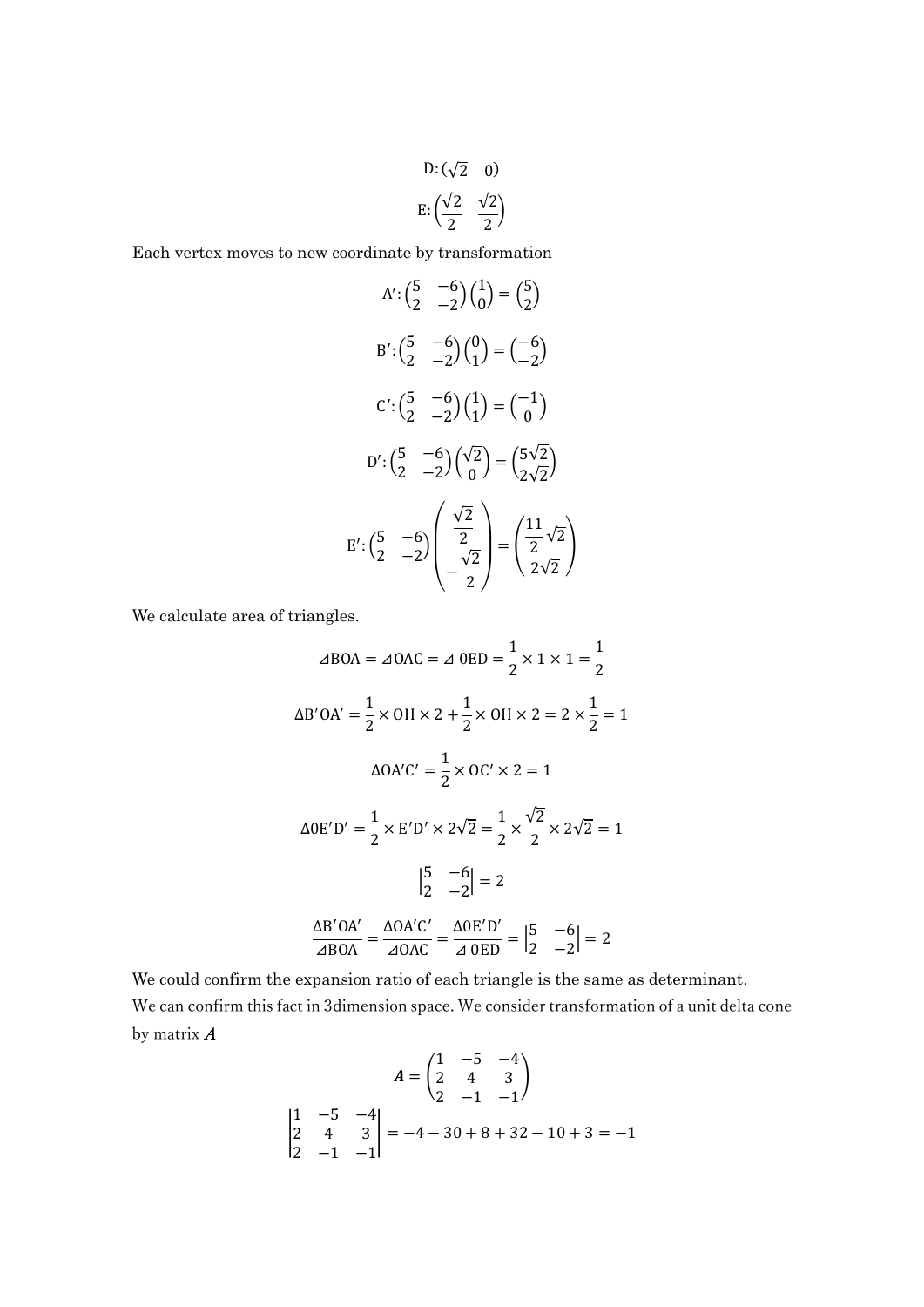Unit cone



Fig. 48 Unit delta cone for transformation

 $V_o: volume of delta cone OABC$ 

$$
V_o = \frac{1}{3} \times \frac{1}{2} \times 1 \times 1 \times 1 = \frac{1}{6}
$$

Transformation

$$
O\begin{pmatrix} 1 & -5 & -4 \ 2 & 4 & 3 \ 2 & -1 & -1 \end{pmatrix} \begin{pmatrix} 0 \ 0 \ 0 \end{pmatrix} = \begin{pmatrix} 0 \ 0 \ 0 \end{pmatrix}
$$
  
\n
$$
A'\begin{pmatrix} 1 & -5 & -4 \ 2 & 4 & 3 \ 2 & -1 & -1 \end{pmatrix} \begin{pmatrix} 1 \ 0 \ 0 \end{pmatrix} = \begin{pmatrix} 1 \ 2 \ 2 \end{pmatrix}
$$
  
\n
$$
B'\begin{pmatrix} 1 & -5 & -4 \ 2 & 4 & 3 \ 2 & -1 & -1 \end{pmatrix} \begin{pmatrix} 0 \ 1 \ 0 \end{pmatrix} = \begin{pmatrix} -5 \ 4 \ -1 \end{pmatrix}
$$
  
\n
$$
C'\begin{pmatrix} 1 & -5 & -4 \ 2 & 4 & 3 \ 2 & -1 & -1 \end{pmatrix} \begin{pmatrix} 0 \ 0 \end{pmatrix} = \begin{pmatrix} -4 \ 3 \ -1 \end{pmatrix}
$$
  
\n
$$
B'(-5 \ 4 \ -1)
$$
  
\n
$$
O(-4 \ 3 \ -1)
$$
  
\n
$$
O(-4 \ 3 \ -1)
$$
  
\n
$$
O(-4 \ 3 \ -1)
$$

Fig.49. Transformed delta cone.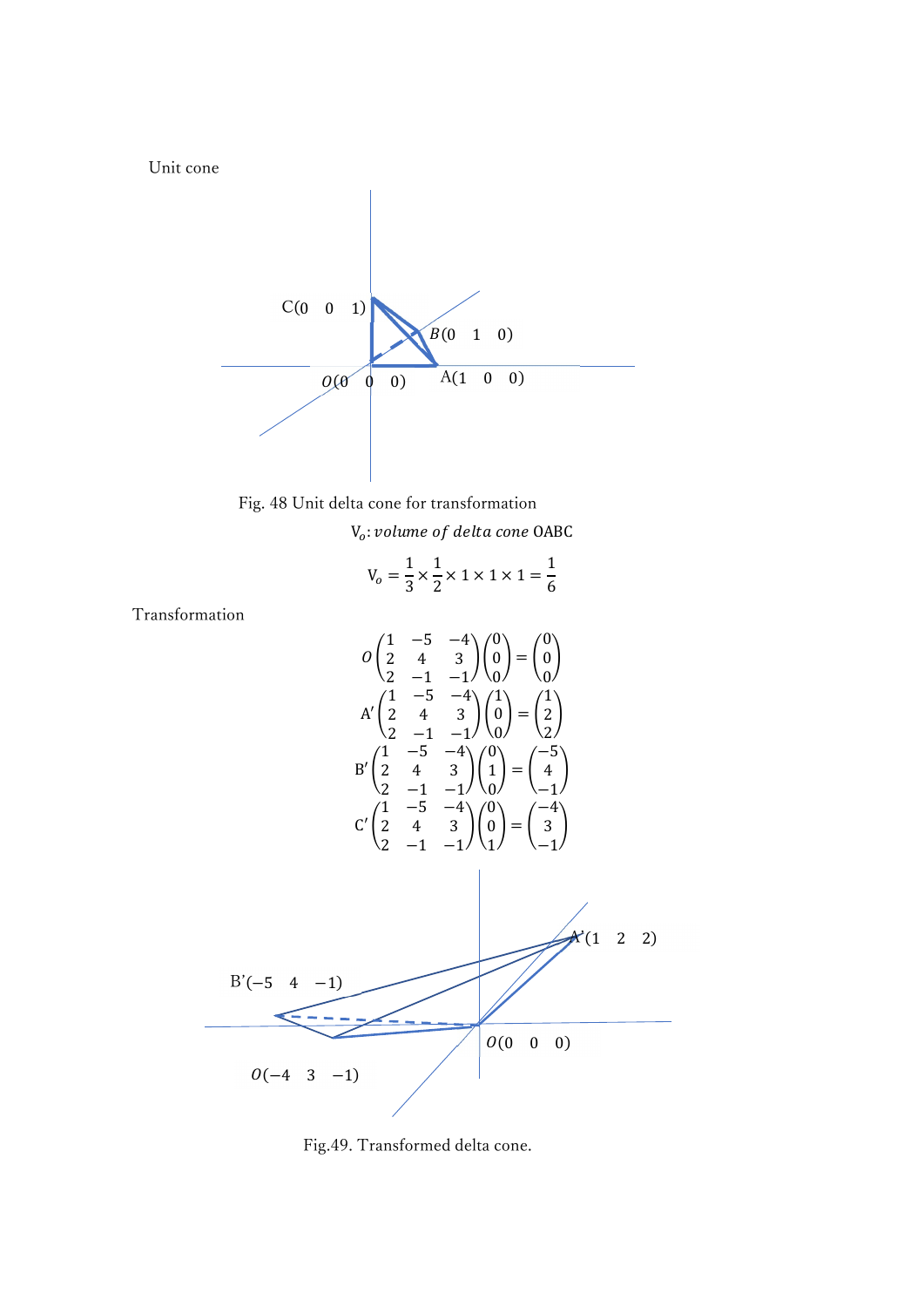About ΔA'B'C'

The plane including ΔΑ'B'C'

$$
\frac{1}{B'A'} = (-5 \quad 4 \quad -1) - (1 \quad 2 \quad 2) = (-6 \quad 2 \quad -3)
$$
\n
$$
\frac{1}{C'A'} = (-4 \quad 3 \quad -1) - (1 \quad 2 \quad 2) = (-5 \quad 1 \quad -3)
$$
\nThe plane including  $\frac{1}{B'A'}$  and  $\frac{1}{C'A'}$ \n
$$
u\overline{B'A'} + \overline{C'A'} + \overline{A'O} = u(-6 \quad 2 \quad -3) + v(-5 \quad 1 \quad -3) + (1 \quad 2 \quad 2)
$$
\n
$$
= (-6u - 5v + 1 \quad 2u + v + 2 \quad -3u - 3v + 2)
$$
\n
$$
-6u - 5v + 1 = x \quad \text{i}
$$
\n
$$
2u + v + 2 = y \quad \text{ii}
$$
\n
$$
-3u - 3v + 2 = z \quad \text{iii}
$$
\n
$$
\frac{1}{3}
$$
\n
$$
\frac{1}{3}
$$
\n
$$
\frac{1}{3}
$$
\n
$$
\frac{1}{3}
$$
\n
$$
\frac{1}{3}
$$
\n
$$
u + 2 + \frac{2}{3} = y + \frac{1}{3}z
$$
\n
$$
u = y + \frac{1}{3}z - \frac{8}{3} \quad \text{iv}
$$
\n
$$
i - 5 \times \text{iii}'
$$
\n
$$
-u + 1 - \frac{10}{3} = x - \frac{5}{3}z
$$
\n
$$
u = -x + \frac{5}{3}z - \frac{7}{3} \quad \text{v}
$$
\n
$$
iv = v
$$
\n
$$
y + \frac{1}{3}z - \frac{8}{3} = -x + \frac{5}{3}z - \frac{7}{3}
$$

$$
3x + 3y - 4z - 1 = 0
$$

4  $\frac{1}{3}z$  –

1  $\frac{1}{3} = 0$ 

 $x + y -$ 

Distance from the plane to O

From the rule of distance from the plate\*

$$
|\overline{OH}| = \frac{3 \times 0 + 3 \times 0 - 4 \times 0 - 1}{\sqrt{3^2 + 3^2 + (-4)^2}} = \frac{|-1|}{\sqrt{34}}
$$

 \* Rule of distance of a point from the plate Plate

$$
ax + by + cz + d = 0
$$

Point

$$
\begin{pmatrix} x_n & y_n & z_n \end{pmatrix}
$$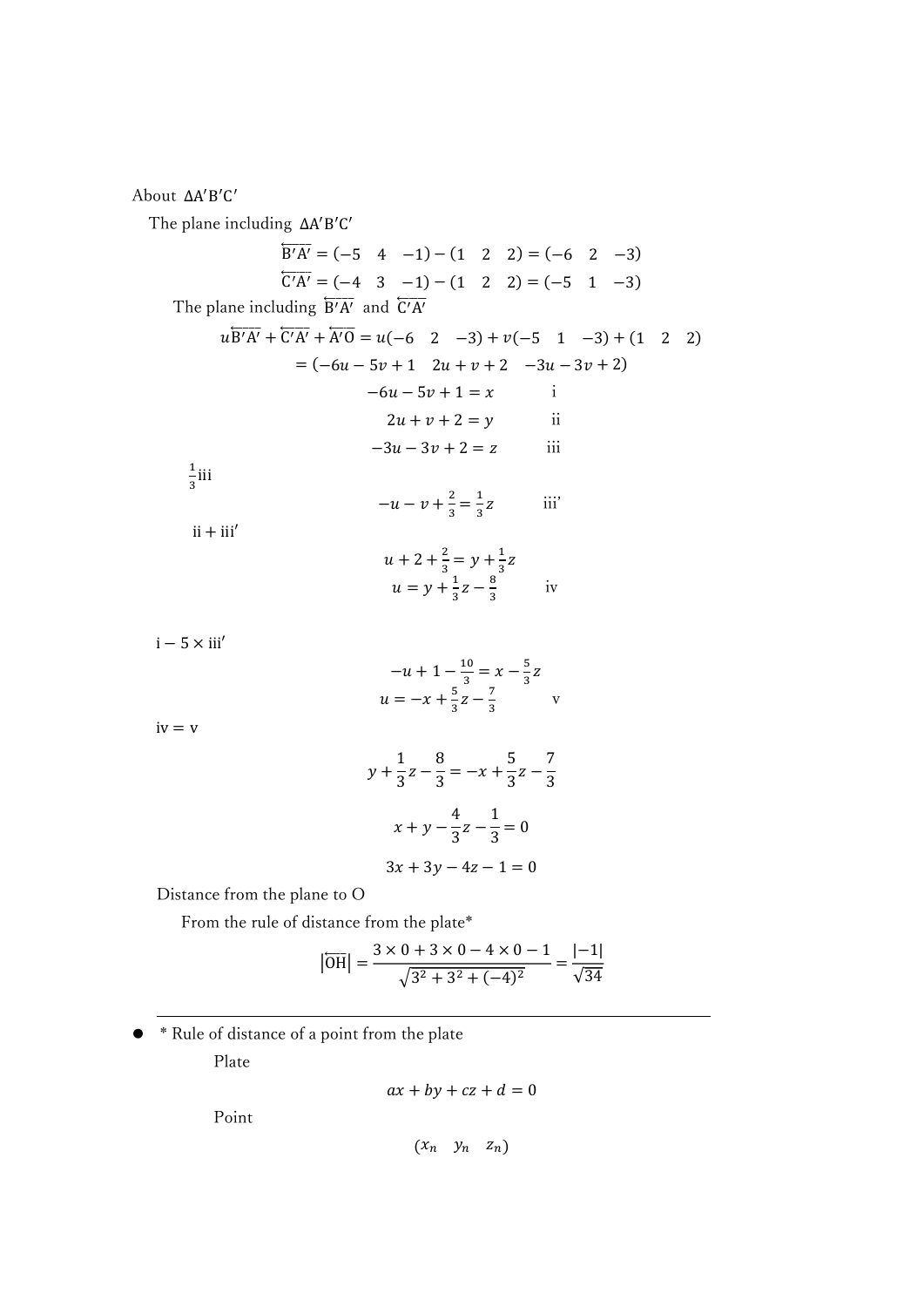Distance

$$
|\overline{\text{NH}}| = \frac{|ax_n + by_n + cz_n + d|}{\sqrt{a^2 + b^2 + c^2}}
$$

Proof



Let N as a point on a normal line of a plane. Point on the plane is denoted as  $(x \ y \ z)$ . The foot of the normal line (H) is  $(x_h, y_h, z_h)$  and arrow head of the vector  $\overline{NH}$  is  $(x_n \quad y_n \quad z_n)$ 

When we assume an element vector on NH as  $(a \ b \ c)$  and express by  $\alpha$ 

$$
\overleftarrow{\text{NH}} = t\alpha
$$
\n
$$
e = (a \quad b \quad c)
$$
\n
$$
\overleftarrow{\text{NH}} = (x_n - x_h \quad y_n - y_h \quad z_n - z_h) = t(a \quad b \quad c)
$$
\ni\ni

Vector on the plane  $(p)$  is

$$
\boldsymbol{p} = (x - x_h \quad y - y_h \quad z - z_h)
$$

Vectors  $\overline{NH}$  and  $\boldsymbol{p}$  are orthogonal each other and their inner product is 0.

$$
\overleftarrow{\mathrm{NH}}\cdot\bm{p}=0
$$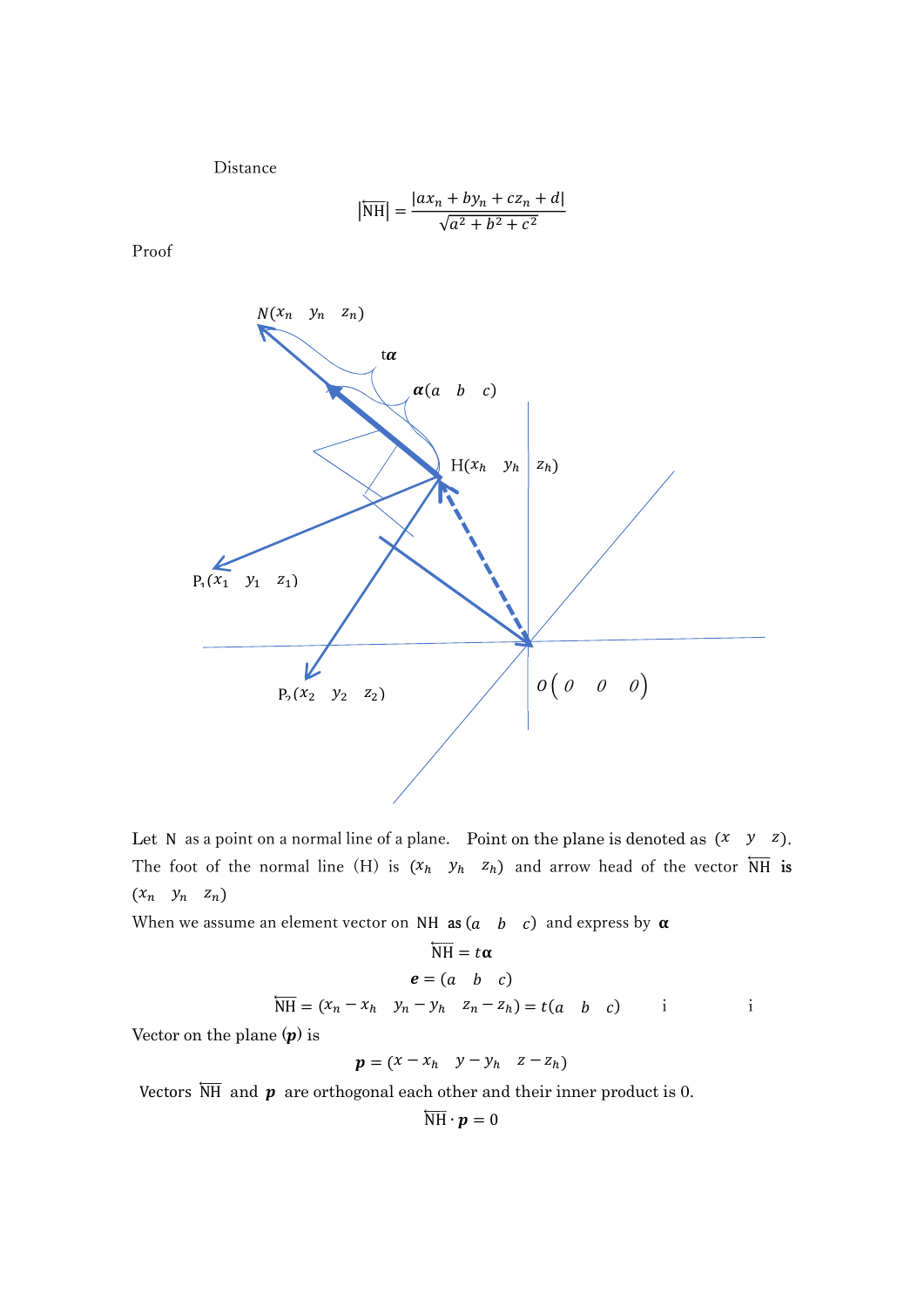$$
(x_n - x_h \quad y_n - y_h \quad z_n - z_h) \begin{pmatrix} x - x_h \\ y - y_h \\ z - z_h \end{pmatrix}
$$

$$
= t(a \quad b \quad c) \begin{pmatrix} x - x_h \\ y - y_h \\ z - z_h \end{pmatrix}
$$

$$
= t(a(x - x_h) + b(y - y_h) + c(z - z_h)) = 0
$$

$$
t \neq 0
$$

$$
ax + by + cz - (ax_h + by_h + cz_h) = 0
$$

Here

 $ax_h+by_h+cz_h+ d=0$ 

Then

$$
ax + by + cz + d = 0
$$

Multiply 
$$
(a \ b \ c)^T
$$
 to the both side of equation i fromrite side  
\n
$$
(x_n - x_h \ y_n - y_h \ z_n - z_h) \binom{a}{b} = t(a \ b \ c) \binom{a}{c}
$$
\n
$$
ax_n - ax_n + by_n - by_n + cz_n - cz_h = t(a^2 + b^c + c^2)
$$
\n
$$
ax_n + by_n + cz_n - (ax_n + by_n + cz_h) = t(a^2 + b^c + c^2)
$$
\n
$$
ax_n + by_n + cz_h = -d
$$
\n
$$
a^2 + b^c + c^2 \neq 0
$$
\n
$$
t = \frac{ax_n + by_n + cz_n + d}{a^2 + b^c + c^2}
$$
\n
$$
|\overline{NH}| = t|\alpha| = t\sqrt{a^2 + b^c + c^2} = \frac{ax_n + by_n + cz_n + d}{a^2 + b^c + c^2} \sqrt{a^2 + b^c + c^2} = \frac{ax_0 + by_0 + cz_0 + d}{\sqrt{a^2 + b^c + c^2}}
$$
\nQ.E.D

Area of ΔA'B'C'

Angle ∠B'A'C'

$$
\angle B'A'C'=\theta
$$

Inner product of  $\overleftarrow{B'A'}$  and  $\overleftarrow{C'A'}$ 

$$
\overline{B'A'} = (-6 \quad 2 \quad -3)
$$
  
\n
$$
\overline{C'A'} = (-5 \quad 1 \quad -3)
$$
  
\n
$$
|\overline{B'A'}| = \sqrt{(-6)^2 + 2^2 + (-3)^2} = \sqrt{49} = 7
$$
  
\n
$$
|\overline{C'A'}| = \sqrt{(-5)^2 + 1^2 + (-3)^2} = \sqrt{35}
$$
  
\n
$$
\overline{B'A'} \cdot \overline{C'A'} = (-6) \times (-5) + 2 \times 1 + (-3) \times (-3) = 41
$$
  
\n
$$
|\overline{B'A'}||\overline{C'A'}|\cos\theta = \overline{B'A'} \cdot \overline{C'A'}
$$